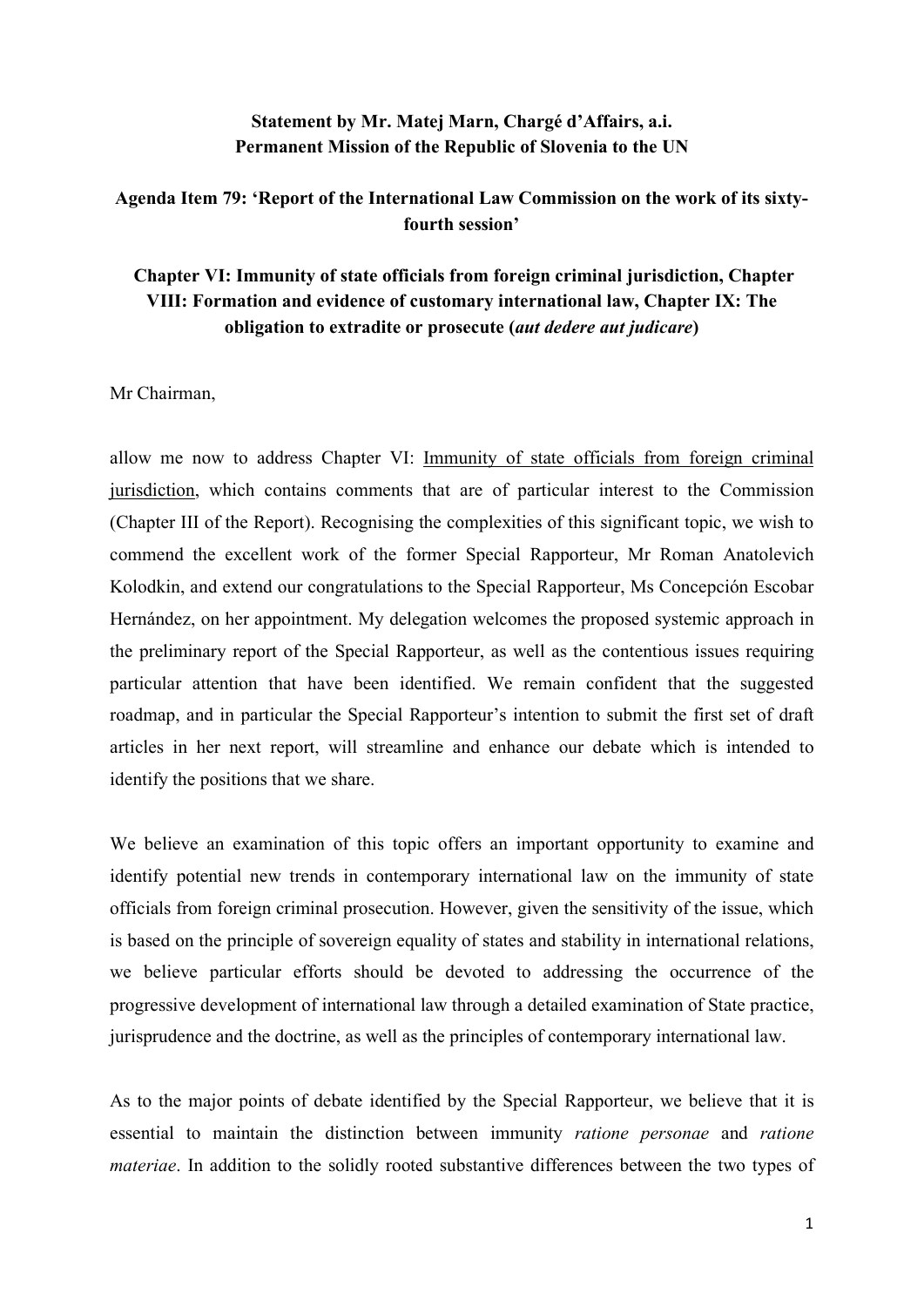immunity, such as the expiry and scope of immunity, other differences might also be identified, such as those in the context of procedural aspects. Furthermore, regarding immunity *ratione personae*, Slovenia agrees that immunity accrues to what is often termed as a *troika* comprising the Head of State, the Head of Government and the Minister of Foreign Affairs. However, we suggest taking a cautious approach to any additional extension of immunity *ratione personae* to other officials. While recognising that it is common today for other high-ranking officials to participate in international relations, the *troika* still maintains a distinctive level of representative functions.

If immunity *ratione personae* is based on status, immunity *ratione materiae* is limited to acts performed in an official capacity. It is precisely this distinction that emphasises the importance of clearly defining the term 'official act', including whether it extends to such acts which are unlawful or *ultra vires*. Therefore, we agree that efforts should be focused on this aspect in particular, where a clarification of the relationship between official acts in the context of immunity and the rules on the attribution of state responsibility would also be beneficial.

We recognise that the question of possible exceptions to immunity, immunity *ratione materiae* in particular, for the gravest international crimes clearly merits most careful attention. While the immunity of state officials from foreign criminal jurisdiction is grounded on the principles of state sovereignty, non-intervention and the interest of states in maintaining friendly relations, it should also be addressed against the background of the growing prominence of legal humanism and the fight against impunity, in particular through the prism of the progressive development of international law and developments in international criminal law. Here, too, state practice, doctrine and jurisprudence should be thoroughly consulted, including the latest judgment of the International Court of Justice on the *Jurisdictional Immunities of the State (Germany vs. Italy: Greece intervening)*.

#### Mr Chairman,

turning to Chapter VIII: Formation and evidence of customary international law, we would like to begin by commending the approach taken by the Special Rapporteur, Mr Michael Wood. We agree that the outcome should be practical guidance for judges and lawyers as a set of conclusions, with commentaries which would help identify the rules of customary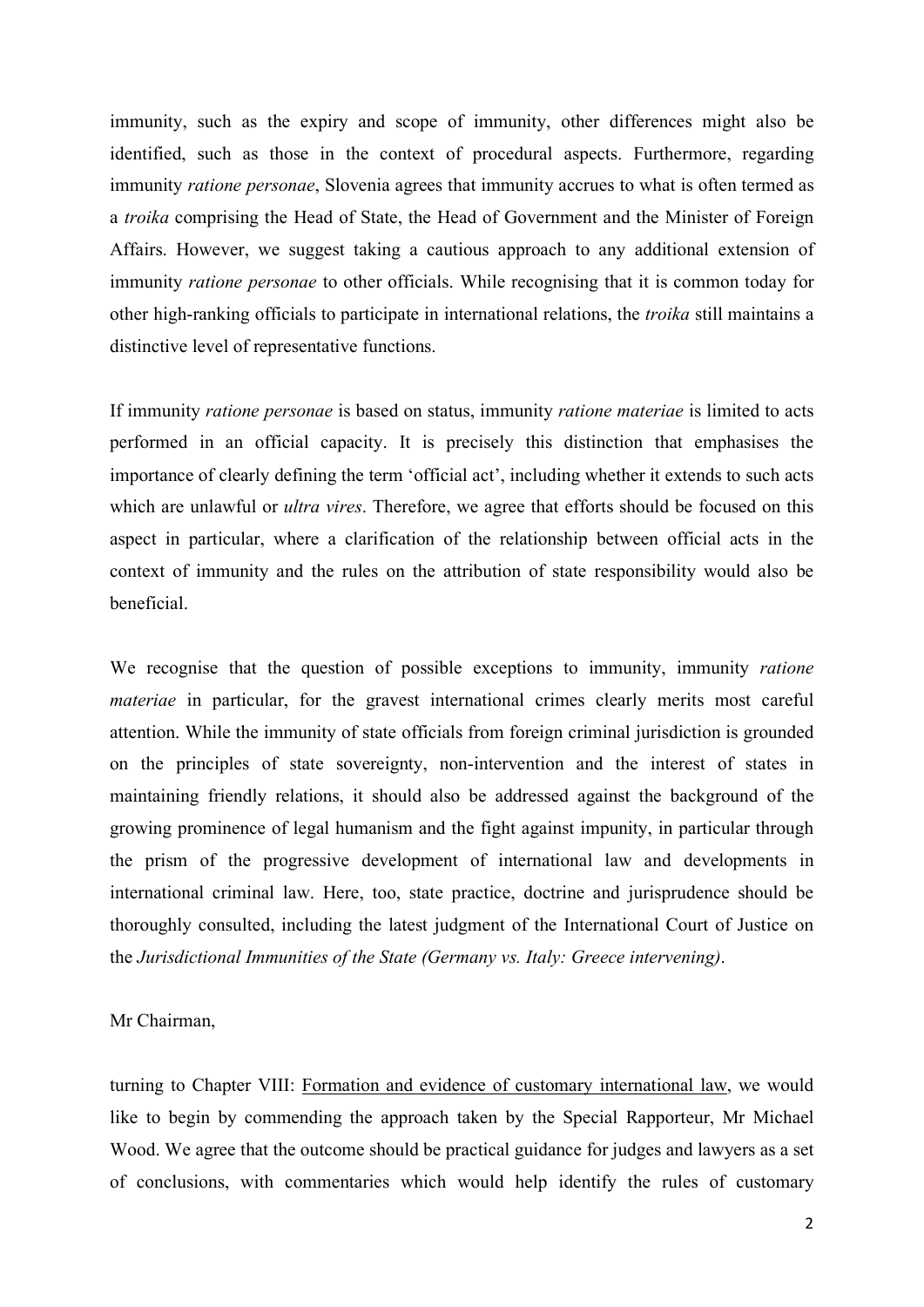international law, particularly for domestic courts. A clarification of relevant terms in a brief glossary would certainly be beneficial for a unified understanding of the matter. We agree that the study should cover both the method for identifying and the existence of a rule of customary international law. It should be noted that the scope of this study is extremely wide, as clearly reflected in paragraph 190 of the report, which includes a list of points that deserve particular attention. A great many scholars have studied this issue, and it has been addressed by both international and national courts. Paragraph 77 of the ICJ judgment in the *North Sea Continental Shelf* case is most frequently cited as the criteria for identifying a rule of customary international law. This shows that the existence of a rule of customary international law requires that there be "a settled practice" together with *opinio juris*. However, in practice, we note that additional substantive guidance in this field is needed. We look forward to the next report of the Special Rapporteur, Mr Michael Wood, and we are convinced that, given his wide expertise, it will be based on a detailed and thorough study. The Secretariat's memorandum on the previous relevant work of the Commission on this topic will also be very helpful, and we thank the Secretariat for its useful work. Finally, on this topic, let me suggest that the guidance should also include some practical examples of the identification and existence of a rule of customary international law, since in our view this would also facilitate comprehension of this issue for non-international lawyers.

### Mr Chairman,

let me now turn to Chapter IX: The obligation to extradite or prosecute (*aut dedere aut judicare*). We congratulate Mr Kriangsak Kittichaisaree on his appointment as chair of the Working Group. We also thank the previous chair, Mr Alain Pellet, and the Special Rapporteur, Mr Zdizslaw Galicki, for their work on this topic. We agree that a clearer picture of the issues relating to this topic is necessary, particularly the outcome of the study. In our view, the essence of the obligation to extradite or prosecute is to end impunity for core international crimes: crimes of genocide, crimes against humanity and war crimes, in particular. It is paramount to clarify whether the obligation has attained customary legal status. We note that in its last judgment in the *Questions Relating to the Obligation to Prosecute or Extradite* case, the ICJ has not answered this question. We agree, however, that an in-depth analysis of the judgment is required to assess fully its implications for this issue.